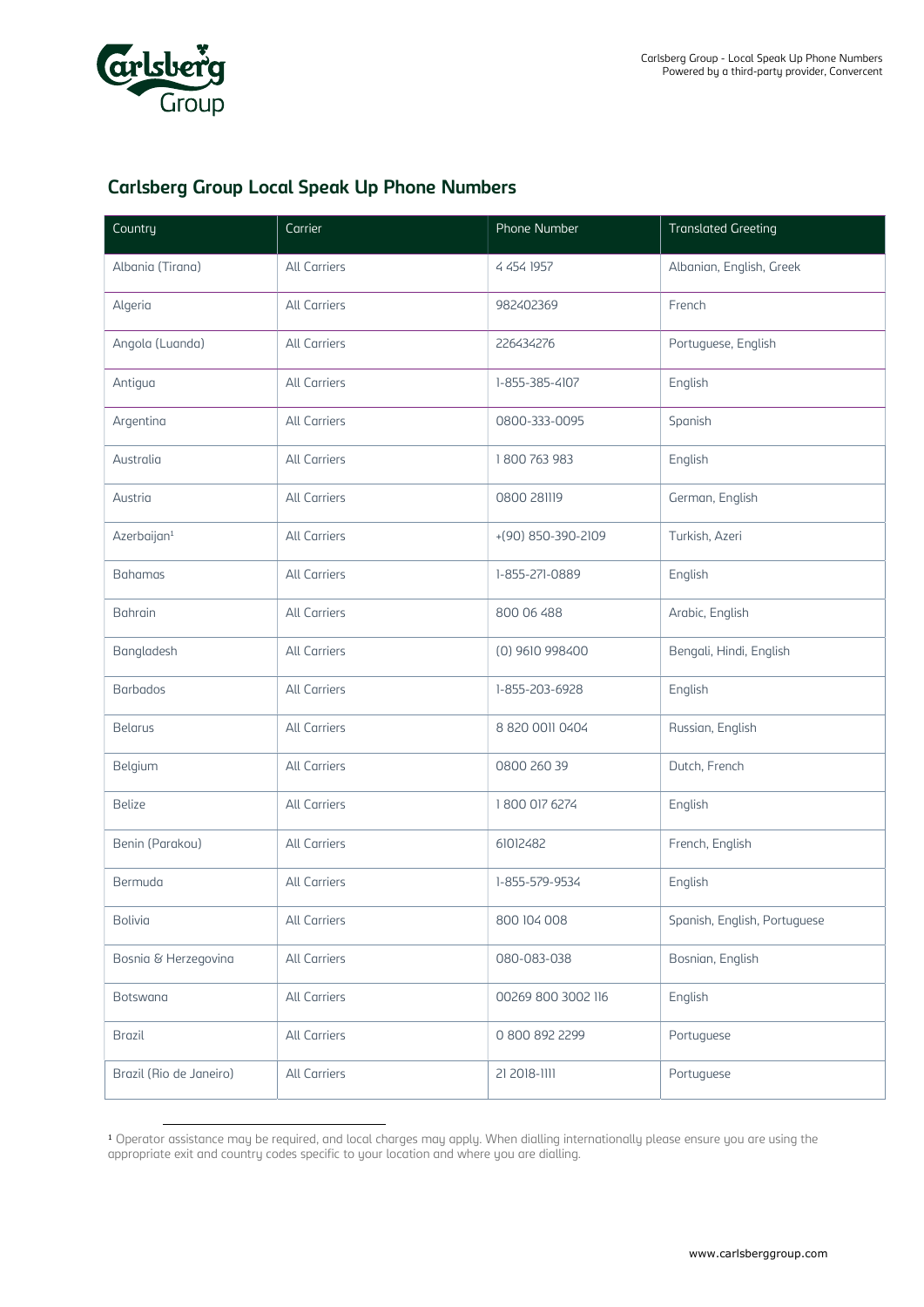| Country                    | Carrier                 | Phone Number   | <b>Translated Greeting</b>  |
|----------------------------|-------------------------|----------------|-----------------------------|
| <b>Brunei</b>              | All Carriers            | 801 4144       | Malay, English              |
| <b>Bulgaria</b>            | <b>All Carriers</b>     | 0800 46038     | Bulgarian, English, Turkish |
| <b>Burkina Faso</b>        | <b>All Carriers</b>     | 25300026       | French, Mossi               |
| Cambodia (Phnom Penh)      | <b>All Carriers</b>     | 23962515       | Khmer, English, French      |
| Canada                     | <b>All Carriers</b>     | 1-800-235-6302 | French, English             |
| Cayman Islands             | All Carriers            | 1-855-475-9296 | English                     |
| Chile                      | <b>All Carriers</b>     | 800-914-012    | Spanish                     |
| China                      | <b>All Carriers</b>     | 400 120 3062   | Mandarin                    |
| Colombia                   | <b>All Carriers</b>     | 01-800-5189703 | Spanish                     |
| Colombia (Bogota)          | <b>All Carriers</b>     | 13816523       | Spanish                     |
| Costa Rica                 | <b>All Carriers</b>     | 4000-3876      | Spanish                     |
| Croatia                    | All Carriers            | 0800 806 520   | Croatian, English           |
| Curacao                    | <b>All Carriers</b>     | 97889979       | English, Dutch, Spanish     |
| Cyprus                     | All Carriers            | 8009 4544      | Greek, Turkish, English     |
| Czech Republic             | <b>All Carriers</b>     | 800 701 383    | Czech                       |
| Denmark                    | <b>All Carriers</b>     | 8082 0058      | Danish                      |
| Dominican Republic         | All Carriers            | 1-829-200-1123 | Spanish                     |
| Ecuador                    | CNT, Claro and Movistar | 1800 000 138   | Spanish, English            |
| Egypt                      | <b>All Carriers</b>     | 0800 000 0413  | Arabic                      |
| El Salvador (San Salvador) | <b>All Carriers</b>     | 2113-3417      | Spanish, English            |
| Ethiopia                   | <b>All Carriers</b>     | 800-86-1917    | Oromo, Amharic, English     |
| Estonia                    | All Carriers            | 800 0100 431   | Estonian, Russian, English  |
| Finland                    | All Carriers            | 0800 07 635    | Finnish                     |
| France                     | All Carriers            | 0805 080339    | French                      |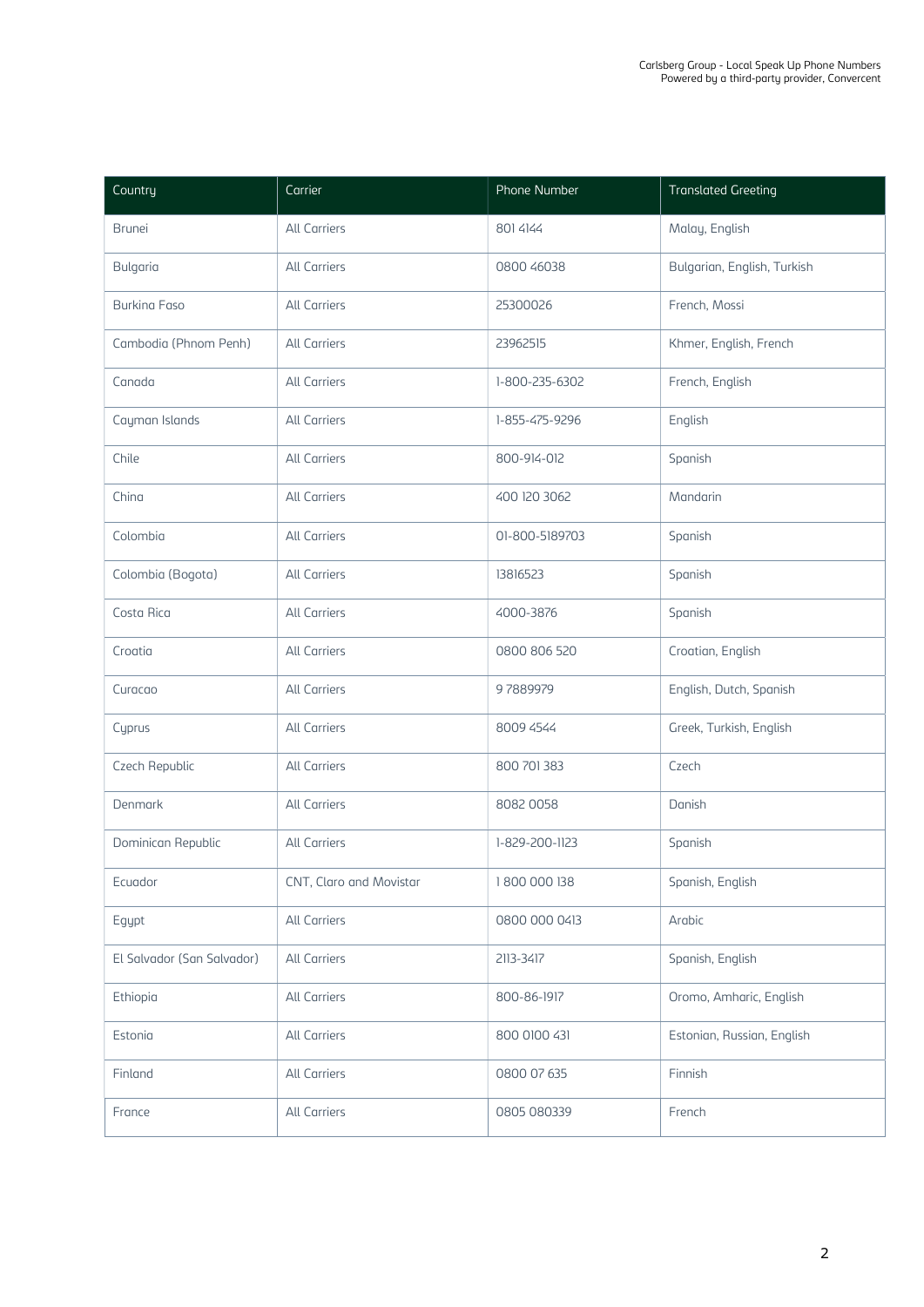| Country                       | Carrier             | Phone Number        | <b>Translated Greeting</b>   |
|-------------------------------|---------------------|---------------------|------------------------------|
| Georgia                       | <b>All Carriers</b> | 706 777493          | Georgian                     |
| Germany                       | <b>All Carriers</b> | 0800 181 2396       | German                       |
| Ghana                         | All Carriers        | 24 24 26 201        | English, Akan                |
| Greece                        | <b>OTE</b>          | 00800 1809 202 5606 | Greek                        |
| Greece (Athens)               | <b>All Carriers</b> | 21-1198-2708        | Greek                        |
| Grenada                       | All Carriers        | 1-855-304-7847      | English                      |
| Guatemala (Guatemala<br>City) | All Carriers        | 2378-4832           | Spanish                      |
| Honduras                      | <b>All Carriers</b> | 800-2791-9500       | Spanish, English             |
| Hong Kong                     | <b>All Carriers</b> | 800 906 069         | Mandarin, Cantonese, English |
| Hungary                       | All Carriers        | 212111440           | Hungarian                    |
| Iceland                       | All Carriers        | 800-4256            | Icelandic, English           |
| India                         | <b>VSNL</b>         | 000 800 100 3428    | Hindi, English, Telugu       |
| India                         | <b>All Carriers</b> | 000 800 100 4175    | Hindi, English, Telugu       |
| India (Kolkata)               | <b>All Carriers</b> | 337-1279005         | Hindi, English, Telugu       |
| Indonesia                     | <b>All Carriers</b> | 0800 1503216        | Indonesian                   |
| Ireland                       | All Carriers        | 1800 904 177        | English                      |
| Israel                        | <b>All Carriers</b> | 1809 477254         | Arabic, Hebrew               |
| Israel (Jerusalem)            | All Carriers        | 2-375-2169          | Arabic, Hebrew               |
| Italy                         | All Carriers        | 800 727 406         | Italian                      |
| Ivory Coast (Cocody)          | All Carriers        | 22-46-89-86         | French, English              |
| Jamaica                       | All Carriers        | 1-876-633-1693      | English                      |
| Japan                         | All Carriers        | 0800-170-5621       | Japanese                     |
| Jordan                        | All Carriers        | 0800 22656          | Arabic, English              |
| Kazakhstan                    | All Carriers        | 8 800 333 3511      | Kazakh, Russian              |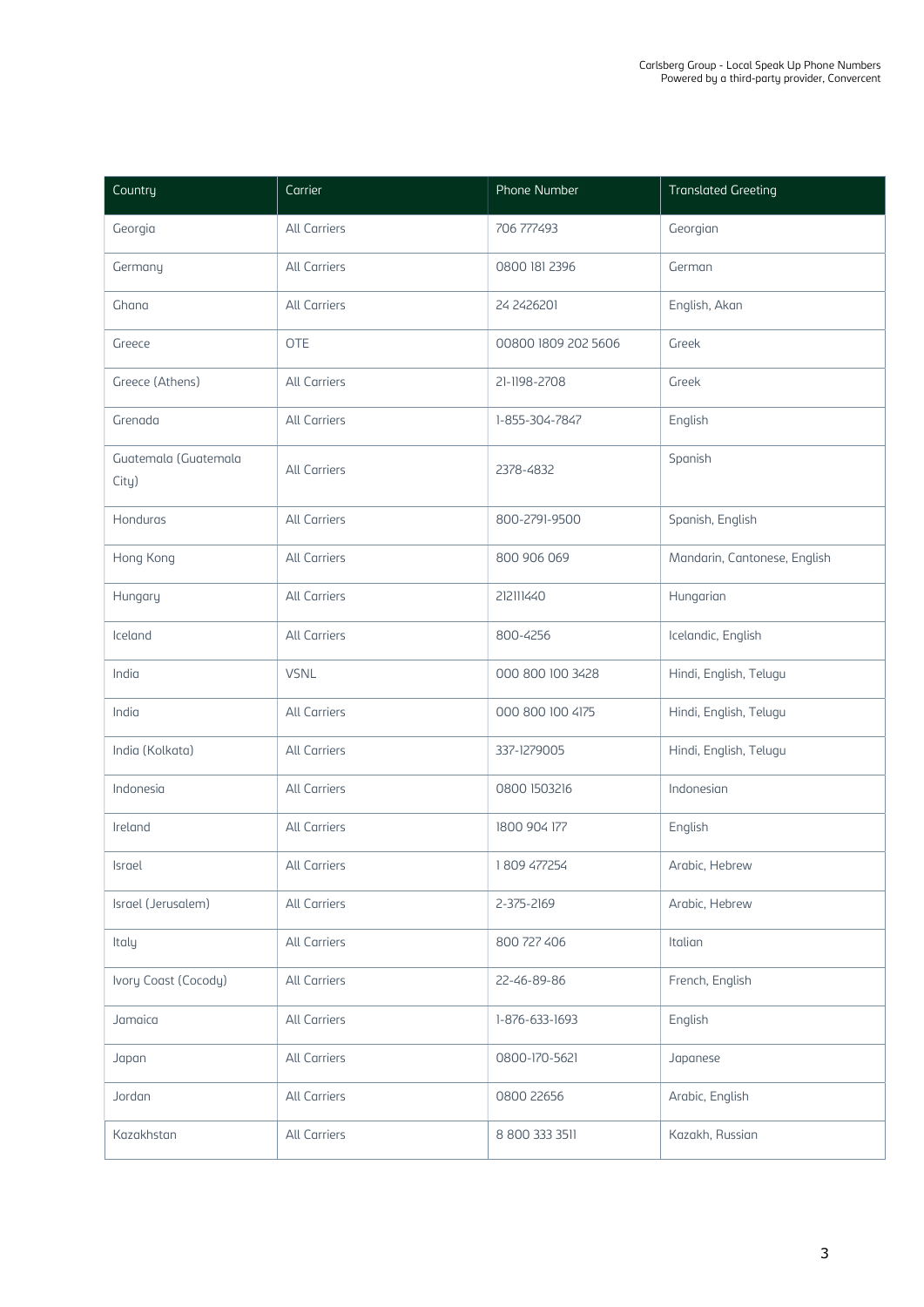| Country                             | Carrier             | Phone Number                     | <b>Translated Greeting</b>        |
|-------------------------------------|---------------------|----------------------------------|-----------------------------------|
| Kenya                               | <b>All Carriers</b> | 0800 221312                      | English, Swahili                  |
| Kenya (Nairobi)                     | <b>All Carriers</b> | 20 3892291                       | English, Kirundi, Amharic, French |
| Korea, Republic of (South<br>Korea) | <b>All Carriers</b> | 080 808 0574                     | Korean                            |
| Kyrgyzstan                          | All Carriers        | 00 800 13337 289                 | Russian                           |
| Laos (via Singapore)                | <b>All Carriers</b> | +65 3158-9628                    | English, Mandarin                 |
| Latvia                              | <b>All Carriers</b> | 8000 4721                        | Latvian, Russian                  |
| Lebanon *Number is 2-step           | <b>All Carriers</b> | 01 426 801 then 855-8659-<br>450 | French, English                   |
| Lithuania                           | <b>All Carriers</b> | 8 800 30451                      | Lithuanian, Russian, English      |
| Luxembourg                          | <b>All Carriers</b> | 800-27-311                       | French                            |
| Macau                               | <b>All Carriers</b> | 6825-8516                        | Portuguese                        |
| Macedonia                           | All Carriers        | 0800 93894                       | Macedonian, Albanian, Turkish     |
| Malawi                              | All Carriers        | 800 026 9819                     | English, Chichewa                 |
| Malaysia                            | <b>All Carriers</b> | 1548770383                       | Malaysian                         |
| Mali                                | <b>All Carriers</b> | 449 60005                        | French, Bambara                   |
| Malta                               | <b>All Carriers</b> | 800 62781                        | Maltese, English, Italian         |
| Mauritius                           | <b>All Carriers</b> | 802 049 0005                     | English                           |
| Mexico                              | All Carriers        | 800 681 6945                     | Spanish, English                  |
| Moldova                             | All Carriers        | 0 800 61802                      | Romanian, Russian, English        |
| Montenegro (Podgorica)              | <b>All Carriers</b> | 20405815                         | Montenegrin, English              |
| Morocco (Casablanca)                | <b>All Carriers</b> | 5204 85014                       | Arabic, English                   |
| Myanmar (Yangon)                    | All Carriers        | 1239 0053                        | Burmese, English                  |
| Namibia (Windhoek)                  | All Carriers        | 833300079                        | English                           |
| Nepal                               | All Carriers        | 1800 001 0106                    | Nepali, English                   |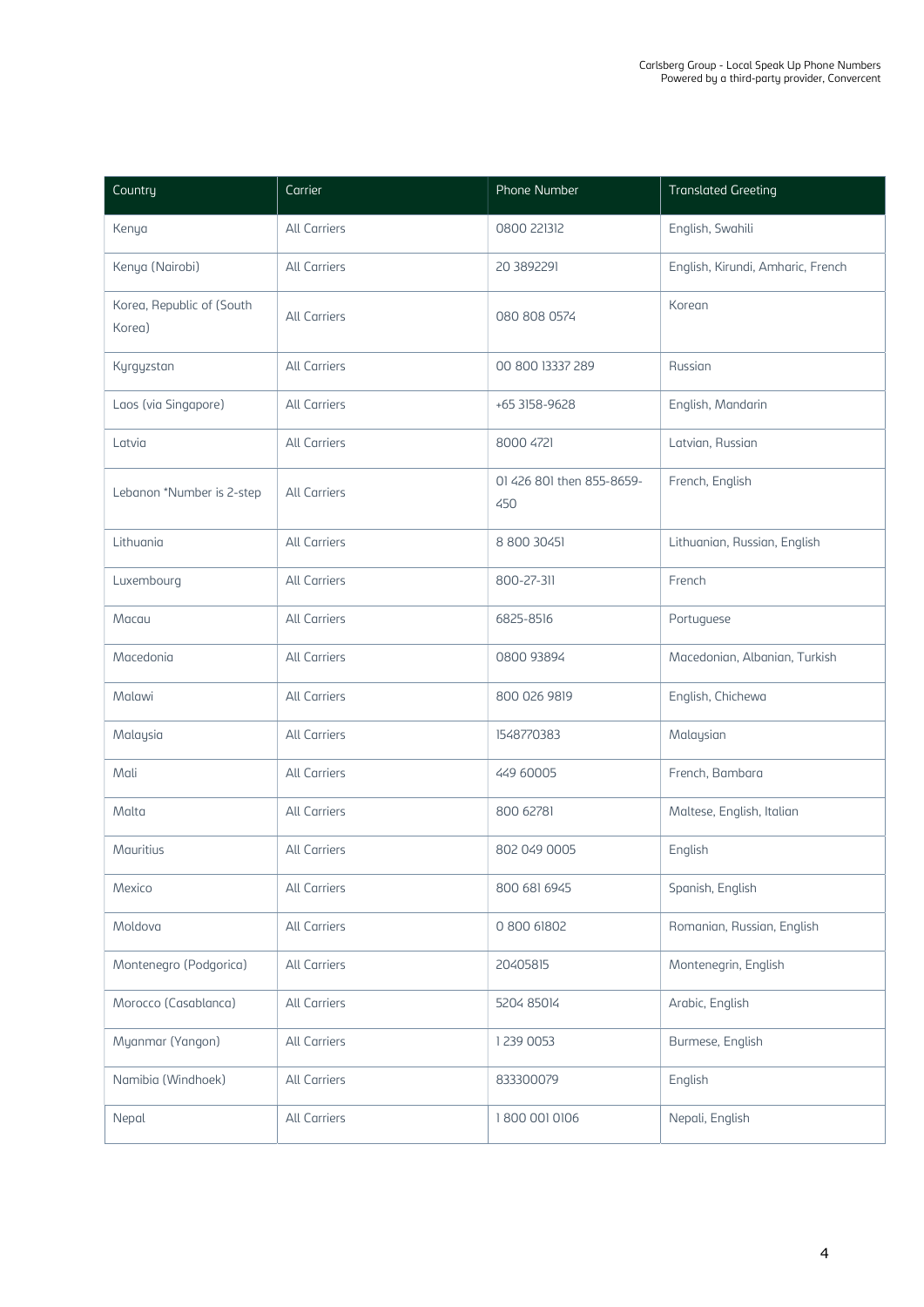| Country              | Carrier                                                      | Phone Number     | <b>Translated Greeting</b> |
|----------------------|--------------------------------------------------------------|------------------|----------------------------|
| Netherlands          | <b>All Carriers</b>                                          | 0-800-022-0441   | Dutch                      |
| New Zealand          | All Carriers                                                 | 0800-002-341     | English                    |
| Nicaragua            | Claro                                                        | 001 800 222 5602 | Spanish                    |
| Nicaragua (Managua)  | Claro and Movistar                                           | 2248-2265        | Spanish                    |
| Nigeria              | <b>All Carriers</b>                                          | 070 80601844     | English                    |
| Norway               | <b>All Carriers</b>                                          | 800 24 664       | Norwegian, Swedish         |
| Oman                 | All Carriers                                                 | 800 74295        | Arabic, English            |
| Pakistan (Islamabad) | <b>All Carriers</b>                                          | 51 8108900       | English, Urdu, Farsi       |
| Panama               | <b>All Carriers</b>                                          | 800 2066         | Spanish                    |
| Papua New Guinea     | Landlines only                                               | 000861204        | English                    |
| Paraguay             | <b>All Carriers</b>                                          | 009 800 542 0162 | Spanish                    |
| Peru                 | <b>All Carriers</b>                                          | 0800 78323       | Spanish, English           |
| Philippines (Manila) | All Carriers                                                 | 2 86263049       | Tagalog, English           |
| Poland               | Polish Telecom                                               | 00-800-111-3819  | Polish                     |
| Poland               | All Carriers                                                 | 00-800-141-0213  | Polish                     |
| Portugal             | <b>All Carriers</b>                                          | 800 180 367      | Portuguese                 |
| Portugal             | <b>All Carriers</b>                                          | 00 800 1777 9999 | Portuguese                 |
| Qatar                | All Carriers                                                 | 00800 100 801    | Arabic, English            |
| Republic of Congo    | <b>All Carriers</b>                                          | 064000036        | English                    |
| Romania              | All Carriers                                                 | 0-800-360-228    | Romanian, English          |
| Russia               | All Carriers                                                 | 8-800-100-9615   | Russian                    |
| Saudi Arabia         | <b>STC Network phones ONLY</b>                               | 800 814 0282     | English, Arabic            |
| Saudi Arabia         | Etihad Atheeb, Mobiliy and Zain<br>networks, not STC Network | 800 850 0510     | English, Arabic            |
| Serbia               | <b>All Carriers</b>                                          | 0 800 190 167    | Serbian, German, English   |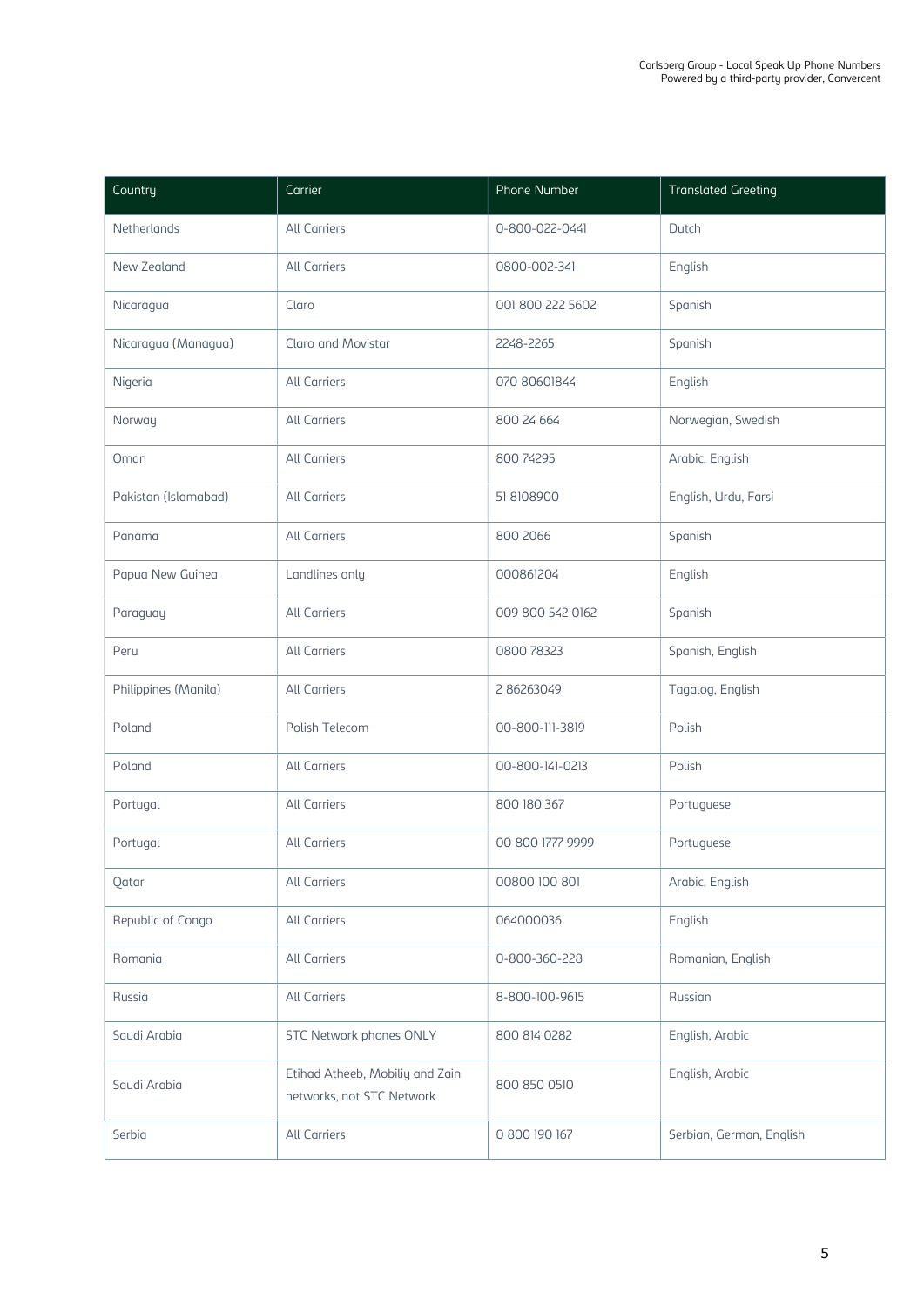| Country                                                                    | Carrier             | Phone Number   | <b>Translated Greeting</b>       |
|----------------------------------------------------------------------------|---------------------|----------------|----------------------------------|
| Singapore                                                                  | <b>All Carriers</b> | 800-852-3912   | English, Mandarin                |
| Slovakia                                                                   | <b>All Carriers</b> | 0 800 002 487  | Slovak, Czech, English           |
| Slovenia                                                                   | <b>All Carriers</b> | 0 804 88853    | Slovenian, English               |
| South Africa                                                               | <b>All Carriers</b> | 080 098 3612   | English                          |
| Spain                                                                      | <b>All Carriers</b> | 900 905460     | Spanish                          |
| Sri Lanka                                                                  | <b>All Carriers</b> | 247 2494       | English                          |
| St. Lucia                                                                  | <b>All Carriers</b> | 1-844-236-5175 | English                          |
| Sweden                                                                     | <b>All Carriers</b> | 020 889 823    | Swedish                          |
| Switzerland                                                                | <b>All Carriers</b> | 0800 838 835   | French, German, Italian, English |
| Taiwan                                                                     | All Carriers        | 00801147064    | Mandarin                         |
| Tajikistan (Dushanbe)                                                      | <b>All Carriers</b> | 427 815395     | Russian                          |
| Tanzania                                                                   | <b>All Carriers</b> | 0800 780 005   | Swahili, English                 |
| Thailand                                                                   | <b>All Carriers</b> | 1800 012 657   | English, Thai, Burmese           |
| Thailand (Bangkok)                                                         | <b>All Carriers</b> | 2106 5161      | English, Thai, Burmese           |
| Trinidad and Tobago                                                        | <b>All Carriers</b> | 1-868-224-5814 | English                          |
| Tunisia                                                                    | All Carriers        | 31399185       | Arabic, French, English          |
| Turkey                                                                     | All Carriers        | 850 390 2109   | Turkish                          |
| Uganda                                                                     | All Carriers        | 206300115      | English, Swahili                 |
| Ukraine                                                                    | All Carriers        | 0 800 501134   | Ukrainian                        |
| <b>United Arab Emirates</b>                                                | All Carriers        | 8000 3570 3169 | English, Arabic                  |
| United Kingdom (includes<br>England, Scotland, Northern<br>Ireland, Wales) | All Carriers        | 0 808 189 1053 | English                          |
|                                                                            |                     |                |                                  |